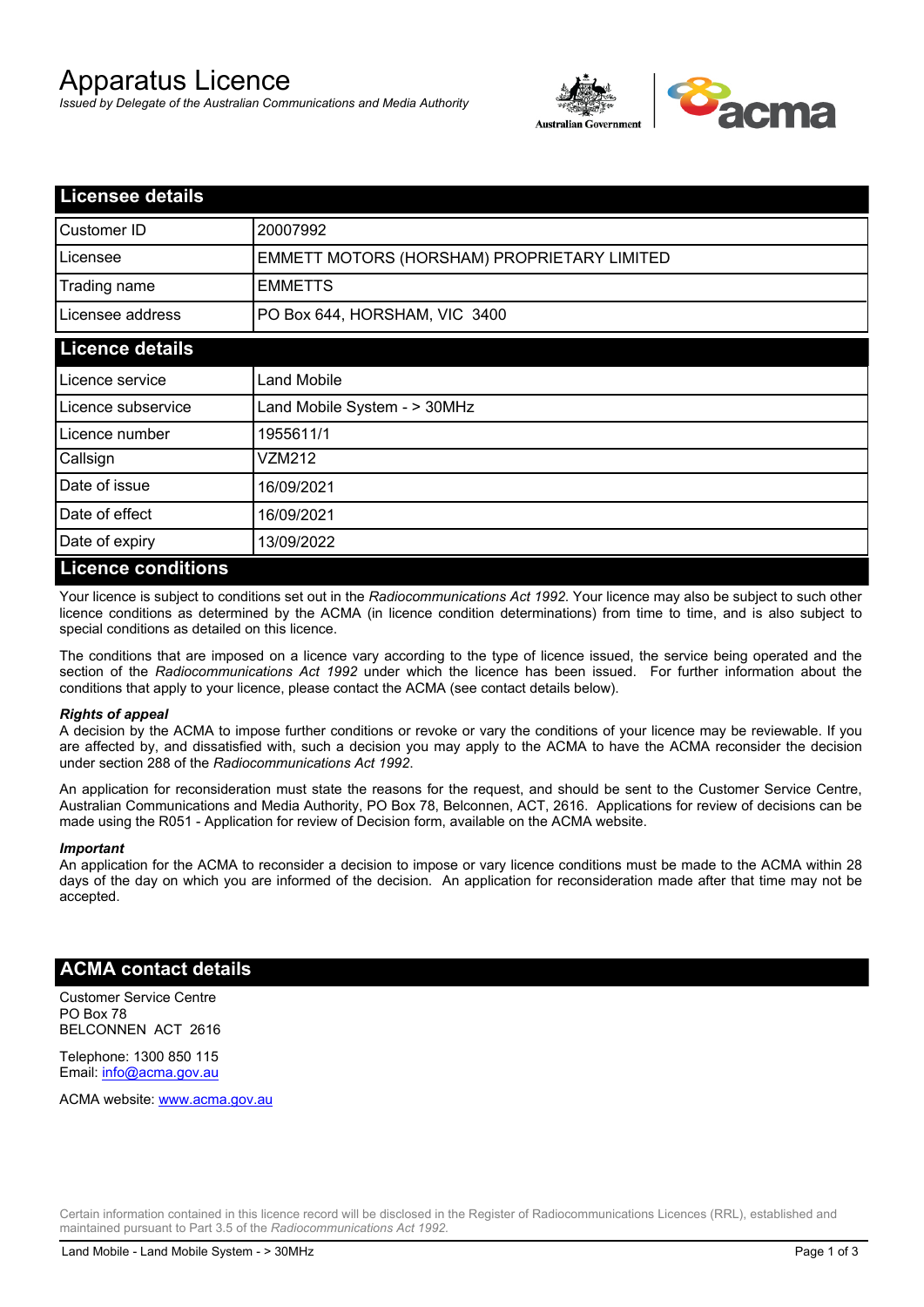# **Advisory Notes applying to licence no.: 1955611/1**

Conditions applicable to the operation of Land Mobile System station(s) authorised under this licence can be found in the Radiocommunications Licence Conditions (Apparatus Licence) Determination and the Radiocommunications Licence Conditions (Land Mobile Licence) Determination. Copies of these determinations are available from the ACMA and from the ACMA home page (www.acma.gov.au).